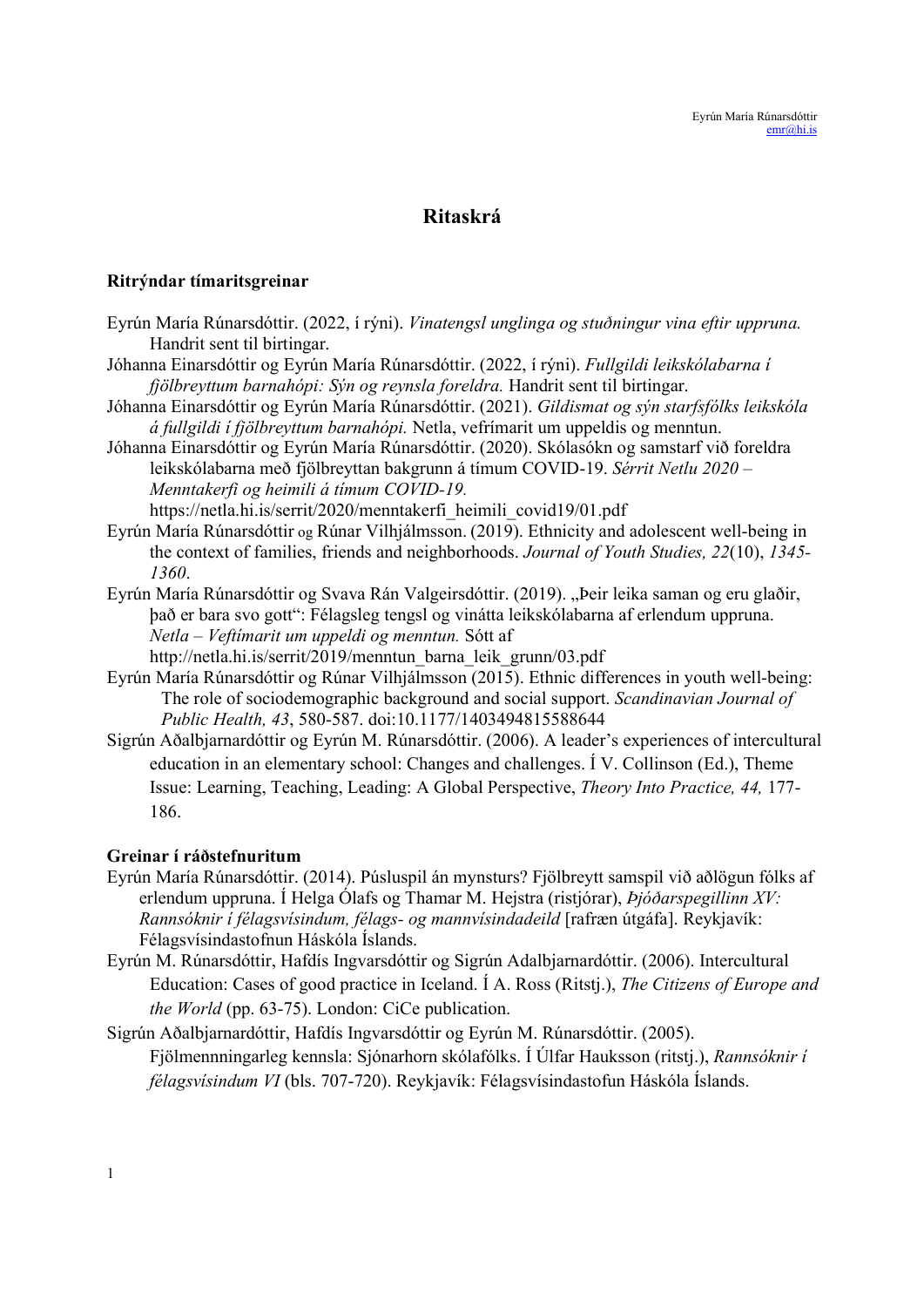- Sigrún Aðalbjarnardóttir, Eyrún M. Rúnarsdóttir og Hafdis Ingvarsdóttir. (2005). National policy and practitioner practice in multicultural education in Iceland. In A. Ross (Ed.), Teaching citizenship (pp. 35-41). London: CiCe publication.
- Hafdís Ingvarsdóttir, Eyrún María Rúnarsdóttir og Sigrún Aðalbjarnardóttir. (2005). Teaching new citizens: Challenges and opportunities. Í A. Ross (Ritstjóri), Teaching Citizenship (bls. 365-371). London: a CiCe publication.
- Sigrún Aðalbjarnardóttir og Eyrún María Rúnarsdóttir. (2003). Educational aims in a changing society: Equal opportunitites in citizenship, culture, and identity. I A. Ross (Ritstjóri),  $\vec{A}$ Europe of Many Cultures (pp. 71-78). London: a CiCe publication.
- Eyrún María Rúnarsdóttir og Sigrún Aðalbjarnardóttir. (2003). Towards equality and positive identity: The value of classroom discussion as a teaching method. I A. Ross (Ritstjóri),  $\tilde{A}$ Europe of Many Cultures (pp. 171-182). London: a CiCe publication.
- Eyrún María Rúnarsdóttir og Sigrún Aðalbjarnardóttir. (2003). "Ertu frjáls?" Uppeldissýn og bekkjarumræður kennara. Í Friðrik H. Jónsson (Ritstjóri), Rannsóknir í félagsvísindum IV (bls. 245-255). Reykjavík: Háskólaútgáfan.
- Eyrún M. Rúnarsdóttir og Sigrún Aðalbjarnardóttir (2000). "Who wants to employ a bossy loudmouth?" Teacher's pedagogical vision and strategies when promoting students' self'perceptions and social awareness. Í A. Ross (Ritstjóri), *Developing Identities in Europe*: Citizenship Education and Higher Education (bls. 461-467). London: a CiCe publication.
- Eyrún M. Rúnarsdóttir og Sigrún Aðalbjarnardóttir (2000). "Hver vill kjaftforan frekjudall í vinnu?" Um uppeldis- og menntunarsýn kennara og framkvæmd í skólastarfi. Í Friðrik H. Jónsson (Ritstjóri), Rannsóknir í félagsvísindum III (bls. 193-202). Félagsvísindastofnun Háskóla Íslands og Hagfræðistofnun Háskóla Íslands. Háskólaútgáfan.

## Bækur og bókakaflar

- Eyrún M. Rúnarsdóttir og Sigrún Adalbjarnardóttir. (2007). Bekkjarumræður og sýn kennaranna Hilmars og Sigþórs. Í Sigrún Aðalbjarnardóttir Virðing og umhyggja – Ákall 21. aldar (bls. 314-336). Reykjavík: Heimskringla - Háskólaforlag Máls og menningar
- Sigrún Aðalbjarnardóttir og Eyrún M. Rúnarsdóttir. (2007). Skyggnst inn í skólastarf. Í Sigrún Aðalbjarnardóttir *Virðing og umhyggja – Ákall 21. aldar* (bls. 309-313). Reykjavík: Heimskringla - Háskólaforlag Máls og menningar.
- Sigrún Aðalbjarnardóttir, Sigurlína Davíðsdóttir og Eyrún María Rúnarsdóttir (1997). Áhættuhegðun reykvískra unglinga: Tóbaksreykingar, áfengisneysla, hassneysla og neysla annarra vímuefna árin 1994-1996 (118 blaðsíður). Reykjavík: Félagsvísindastofnun Háskóla Íslands. Bækur Félagsvísindastofnunar nr. 22.
- Eyrún María Rúnarsdóttir og Sigrún Aðalbjarnardóttir (1996). Námsbókin: Stefnumörkun við námsefnisgerð fyrir grunnskóla (61 blaðsíða). Rvík: Höf.

### Námsritgerðir

Eyrún María Rúnarsdóttir. (2019). Ethnicity, immigration, and adolescent well-being in the context of sociodemographic background and social support. Doktorsritgerð. Háskóli Íslands, Reykjavík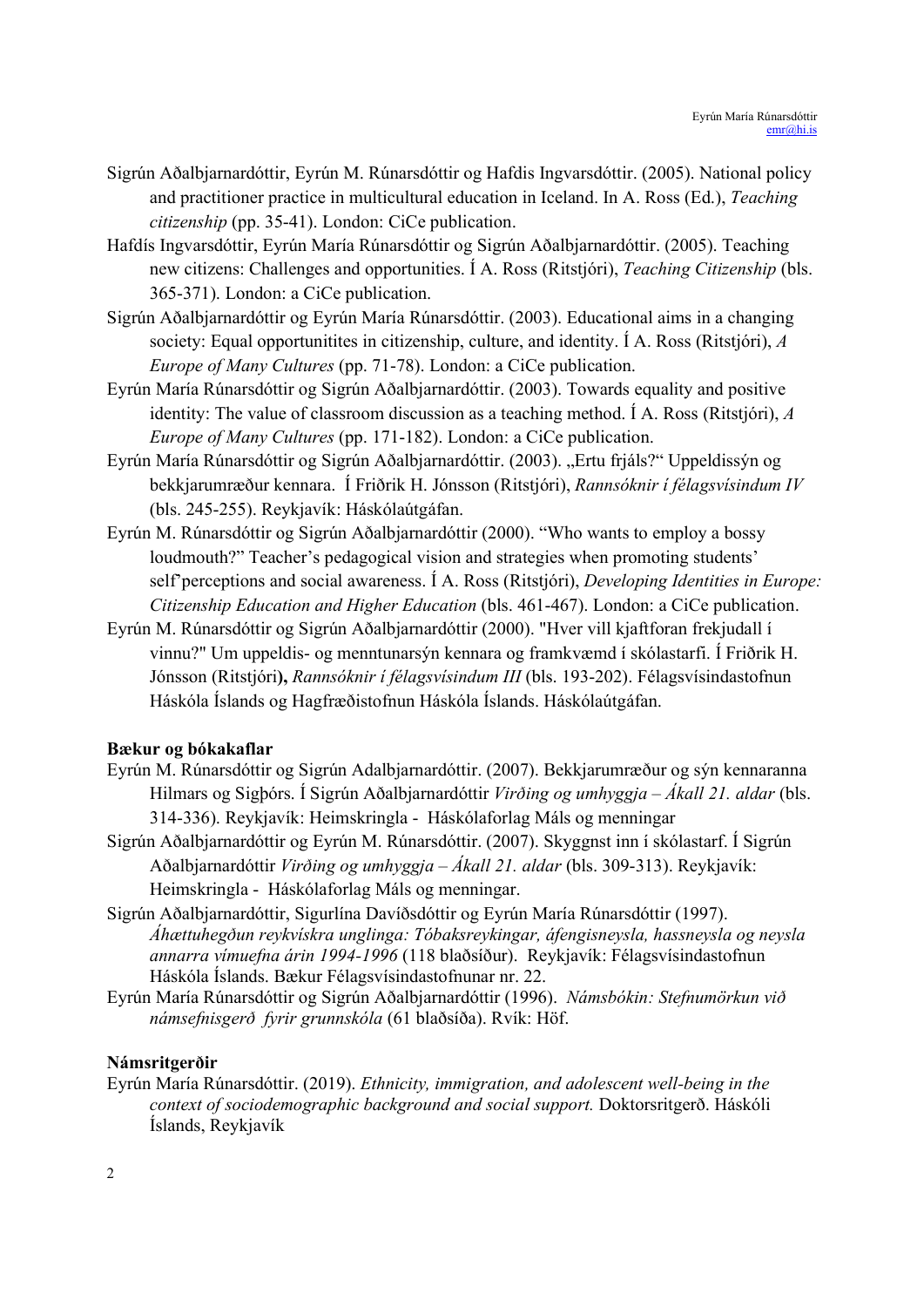- Eyrún M. Rúnarsdóttir. (2002). "Að skapa vettvang þar sem allir hafa jöfn tækifæri." Uppeldissýn og umræður í bekkjarstarfi. Óbirt meistararitgerð, Háskóli Íslands, Reykjavík.
- Eyrún María Rúnarsdóttir. (1996). "Leyfið öllum blómum að spretta og þá geta allir fundið angan fyrir sig" : Um námsefnisgerð fyrir grunnskóla. Óbirt BA ritgerð. Háskóli Íslands, Reykjavík.

### Rannsóknarskýrslur

- Eyrún María Rúnarsdóttir. (2019). Vinatengsl í fjölmenningarsamfélagi. Helstu niðurstöður fyrir þátttökuskóla 3 – 9. [Rannsóknarskýrsla, 17 síður hver]. Reykjavík: Höfundur
- Eyrún María Rúnarsdóttir. (2018). Vinatengsl í fjölmenningarsamfélagi. Helstu niðurstöður fyrir þátttökuskóla 1 og 2. [Rannsóknarskýrsla, 17 síður hver]. Reykjavík: Höfundur
- Sigrún Aðalbjarnardóttir, Hafdís Ingvarsdóttir og Eyrún M. Rúnarsdóttir (2006). TEAM in Europe Teacher Education and Multiculturalism in Europe: Iceland. Rannsóknaskýrsla unnin á vegum evrópska samvinnu- og rannsóknahópsins Teacher Education Addressing Multiculturalism in Europe (TEAM). Rvík: Háskóli Íslands og EU – Socrates: Education and Culture. (39 bls.).
- Sigrún Aðalbjarnardóttir, Hafdís Ingvarsdóttir og Eyrún M. Rúnarsdóttir (2006). TEAM in Europe – Case Studies of Good Practice in Iceland. Rannsóknaskýrslur unnar á vegum evrópska samvinnu- og rannsóknahópsins Teacher Education Addressing Multiculturalism in Europe (TEAM). Rvík: Háskóli Íslands og EU – Socrates: Education and Culture.
- Sigrún Aðalbjarnardóttir, Hafdís Ingvarsdóttir og Eyrún M. Rúnarsdóttir. (2004). Iceland. Rannsóknaskýrsla unnin á vegum evrópska samvinnu- og rannsóknahópsins Teacher Education Addressing Multiculturalism in Europe (TEAM). Rvík: Háskóli Íslands og EU – Socrates: Education and Culture.

## Fyrirlestrar

### Alþjóðlegar ráðstefnur

- Eyrún María Rúnarsdóttir og Anh-Dao Tran. (2021). School as a social springboard to Icelandic society. Erindi flutt á þriðju ráðstefnunni Cultural Diversity, Migration, and Education Conference sem haldin var rafrænt á vegum German Research Foundation 23.- 27. ágúst
- Eyrún María Rúnarsdóttir og Eygló Rúnarsdóttir. (2021). Missing out? Constraints and participation of immigrant youth in structured leisure activities in Iceland. Erindi flutt á rafrænu ráðstefnunni WERA-IRN Extended Education Conference 23.-25. september
- Eyrún María Rúnarsdóttir, Rúnar Vilhjálmsson, Sigrún Aðalbjarnardóttir og Robert Crosnoe. (2020). Ethnicity and the Perceived Support of Adolescent Friends in a Society with Rising Immigration. Erindi flutt á rafrænni ráðstefnu European Association for Research of Adolescence 2. september 2020.
- Eyrún María Rúnarsdóttir. (2018). A little help from my friend: Immigrant adolescents' perceptions of social support. Presentation at the 44th Annual Association for Moral Education Conference, 8-10<sup>th</sup> November in Barcelona, Spain.
- Eyrún María Rúnarsdóttir.. (2016). Bullying or defending a victim: The role of class climate and ethnic diversity. Presentation at the 42nd Association for Moral Education Annual Conference, 8-11<sup>th</sup> December at Harvard University, Cambridge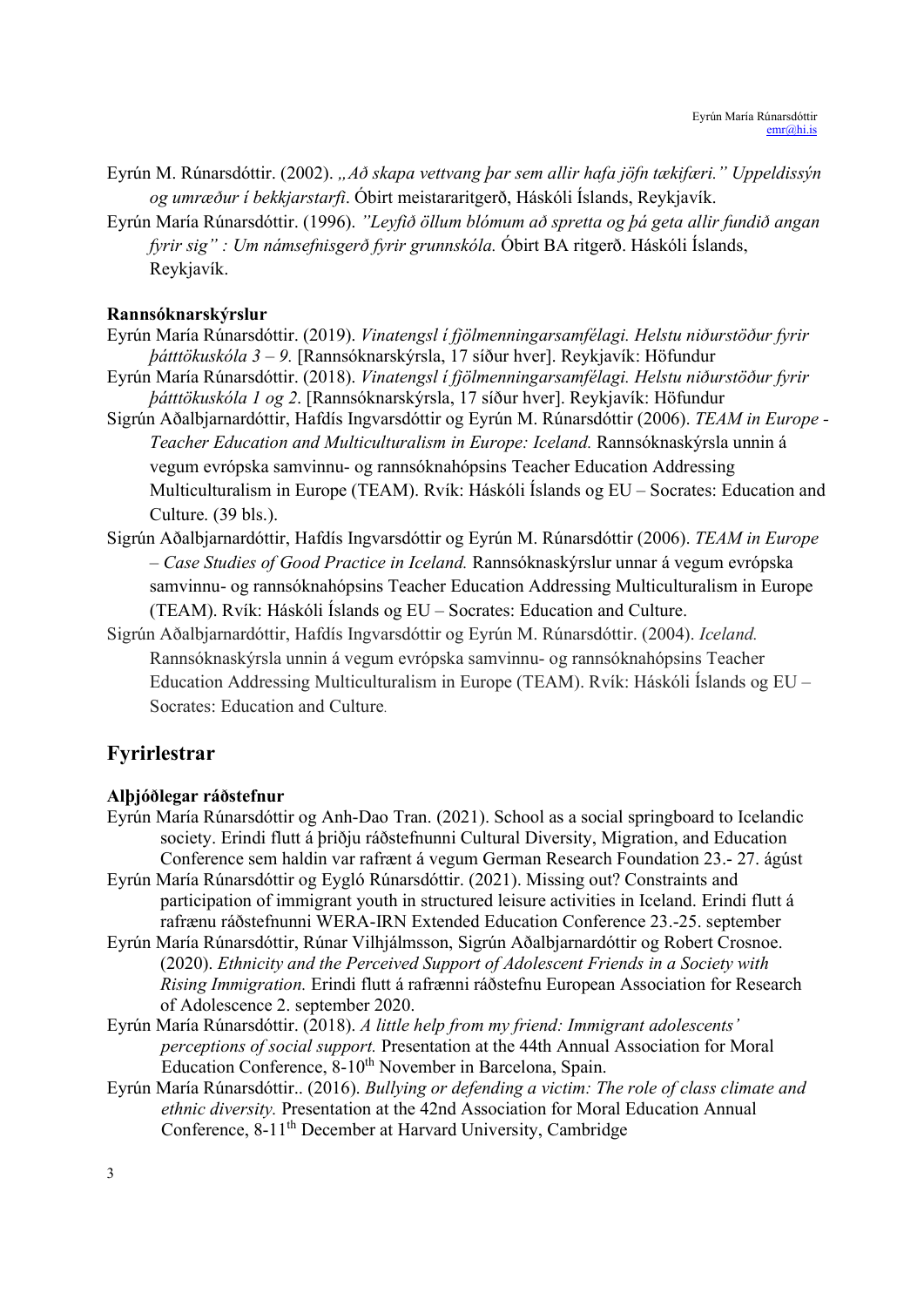- Eyrún María Rúnarsdóttir. (2016). Classmates, peer groups and friends of immigrant youth: Actors for social justice? Presentation at the 2nd Biennial JustEd conference, 8-9th March at the University of Helsinki, Finland.
- Eyrún María Rúnarsdóttir. (2016). How well does an immigrant status explain academic achievement? Presentation at the 44th NERA Congress, 9-11th March at the University of Helsinki, Finland.
- Sigrún Aðalbjarnardóttir, Hafdís Ingvarsdóttir og Eyrún María Rúnarsdóttir. (2006). Teachers and multiculturalism – Iceland: Best practices. Erindi á ráðstefnunni "The Citizens of Europe and the World"- The Eight European Conference á vegum evrópska samvinnuverkefnisins Children's Identity and Citizenship in Europe (CiCe). Riga, Lativa, May 25-27, 2006.
- Sigrún Aðalbjarnardóttir, Hafdís Ingvarsdóttir og Eyrún María Rúnarsdóttir (2005). National policy and practitioner practice in multicultural education in Iceland. Erindi á ráðstefnunni "The Experience of Citizenship"- The Seventh European Conference á vegum evrópska samvinnuverkefnisins Children's Identity and Citizenship in Europe (CiCe). Ljubiana, Slovenia, May 18-21, 2005.
- Sigrún Aðalbjarnardóttir, Hafdís Ingvarsdóttir og Eyrún María Rúnarsdóttir (2005). Teaching new citizens: Challenges and opportunities. Erindi á ráðstefnunni "The Experience of Citizenship"- The Seventh European Conference á vegum evrópska samvinnuverkefnisins Children's Identity and Citizenship in Europe (CiCe). Ljubiana, Slovenia, May 18-21, 2005.
- Eyrún M. Rúnarsdóttir og Sigrún Aðalbjarnardóttir (2004). Leader experiences of citizenship education in elementary schools: Passions and purposes. Erindi á ráðstefnunni "The Experience of Citizenship"- The Sixth European Conference á vegum evrópska samvinnuverkefnisins Children's Identity and Citizenship in Europe (CiCe). Crakow, Poland, May 20-22, 2004.
- Eyrún M. Rúnarsdóttir og Sigrún Aðalbjarnardóttir. (2003). Educational aims in a changing society: Equal opportunitites in citizenship, culture, and identity. Erindi á ráðstefnunni a Europe of Many Cultures. - The Fifth European Conference á vegum Children's Identity and Citizenship in Europe (CiCe). Braga, Portugal, May 8-10, 2003.
- Eyrún M. Rúnarsdóttir og Sigrún Aðalbjarnardóttir. (2003). Towards equality and positive identity: The value of classroom Discussion as a teaching method. Erindi á ráðstefnunni a Europe of Many Cultures. - The Fifith European Conference á vegum Children's Identity and Citizenship in Europe (CiCe). Braga, Portugal, May 8-10, 2003.
- Eyrún María Rúnarsdóttir og Sigrún Aðalbjarnardóttir. (2000). Who wants to employ a bossy loudmouth." Teacher's pedagogical vision and strategies when promoting students' selfperception and social awareness. Erindi flutt á ráðstefnu CiCe (Children's Identity and Citizenship in Europe) í Aþenu á Grikklandi í maí 2000.

### Innlendar ráðstefnur

- Eyrún María Rúnarsdóttir. (2021). Öðruvísi eða eins og við? Sýn unglinga á samskipti og tengsl milli unglinga af ólíkum uppruna. Erindi flutt á Menntakviku, ráðstefnu Menntavísindasviðs Háskóla Íslands 15. október 2021.
- Elín Helga Björnsdóttir, Eyrún María Rúnarsdóttir og Guðrún Kristinsdóttir. (2021). "Börn eru framtíð jarðarinnar." Barnvænt sveitarfélag: Sjónarmið og vitneskja barna um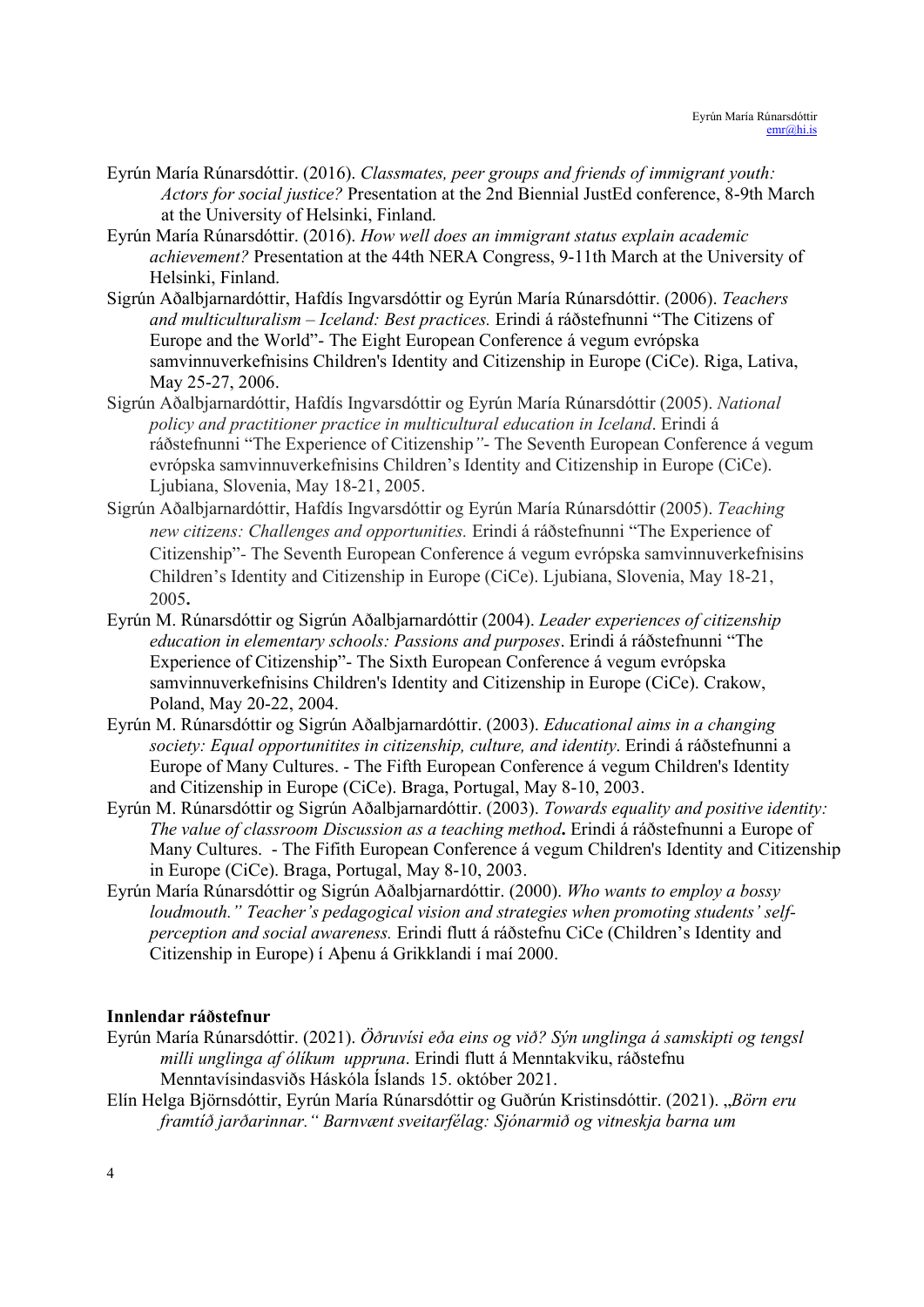Barnasáttmálann og réttindi barna. Erindi flutt á Menntakviku, ráðstefnu Menntavísindasviðs Háskóla Íslands 15. október 2021.

- Eyrún María Rúnarsdóttir. (2021). Þetta eru bara krakkar, bara eins og við eiginlega." Tækifæri og áskoranir vinatengsla unglinga af ólíkum uppruna. Erindi flutt á rafrænu ráðstefnunni Hvert er ferðinni heitið? Á vegum Íslenskra æskulýðsrannsókna 8. apríl
- Eyrún María Rúnarsdóttir og Anh-Dao Tran. (2020). "Þeir halda bara áfram að eiga samskipti sín á milli." Vinir eða kunningjar? Erindi flutt á félagsvísindatorgi Háskólans á Akureyri 18. nóvember 2020.
- Eyrún María Rúnarsdóttir og Anh-Dao Tran. (2020). "Ég á ekki enn Íslendinga að vinum" Reynsla ungmenna af erlendum uppruna af vinatengslum. Erindi flutt á Menntakviku, ráðstefnu Menntavísindasviðs Háskóla Íslands 1.-2. október 2020.
- Eyrún María Rúnarsdóttir, Rúnar Vilhjálmsson, Sigrún Aðalbjarnardóttir, Crosnoe, R. (2019). Stuðningur vina á unglingsárum eftir þjóðernisuppruna. Erindi flutt á Þjóðarspeglinum, ráðstefnu í félagsvísindum XX 1. nóvember 2019
- Eyrún María Rúnarsdóttir og Rúnar Vilhjálmsson. (2019). Stuðningsrík tengsl: Líðan og lífsánægja unglinga eftir skólahverfum. Erindi flutt á Menntakviku, ráðstefnu Menntavísindasviðs Háskóla Íslands 4. október 2019
- Eyrún María Rúnarsdóttir. (2018). Vinatengslanet unglinga í fjölmenningarsamfélagi. Hverjir, hvar, hvernig? Erindi flutt á ráðstefnunni Íslenskar æskulýðsrannsóknir, Menningarmiðstöðinni Gerðuberg, 16. nóvember 2018.
- Eyrún María Rúnarsdóttir. (2018). Að gefa ráð eða halda í hönd: Félagslegur stuðningur og ungt fólk af erlendum uppruna. Erindi flutt á Menntakviku, ráðstefnu Menntavísindasviðs Háskóla Íslands 12. október 2018
- Eyrún María Rúnarsdóttir. (2017). Vinir hlusta, hjálpa og gefa góð ráð: Félagslegur stuðningur og ungmenni í nýju landi. Erindi flutt á Þjóðarspeglinum, ráðstefnu í félagsvísindum XVIII 3. nóvember 2017.
- Eyrún María Rúnarsdóttir. (2017). "Traustur vinur getur gert kraftaverk." Um vináttu á unglingsárum með hliðsjón af uppruna. Erindi flutt á Menntakviku, ráðstefnu Menntavísindasviðs Háskóla Íslands 6. október 2017
- Eyrún María Rúnarsdóttir. (2017). Lærdómur ályktanir, sjónarmið. Samantekt flutt á afmælisráðstefnu Rannung: Hvernig menntun þurfa 5 ára börn. Haldið á Grand hótel, 15. maí 2017.
- Eyrún María Rúnarsdóttir og Rúnar Vilhjálmsson. (2016). Gagnsemi fjölþrepalíkana í rannsóknum á félagsheimi skólabarna. Erindi flutt á Menntakviku, ráðstefnu Menntavísindasviðs Háskóla Íslands 7. október 2016.
- Svava Rán Valgeirsdóttir og Eyrún María Rúnarsdóttir. (2016). "Þá bara hjálpa allir og þá verða öll vinir": Leikur og vinátta leikskólabarna af erlendum uppruna. Erindi flutt á Menntakviku, ráðstefnu Menntavísindasviðs Háskóla Íslands 7. október 2016.
- Eyrún María Rúnarsdótir og Rúnar Vilhjálmsson. (2015). Lífsánægja innflytjendabarna á Íslandi: Þáttur félagslegra aðstæðna og félagslegs stuðnings. Erindi flutt á 17. ráðstefnu Heilbrigðisvísindasviðs Háskóla Íslands á háskólatorgi 5.- 6. janúar 2015.
- Eyrún María Rúnarsdóttir. (2015). Sönn vinátta spyr ekki um þjóðerni. Eða hvað? Erindi flutt á ráðstefnunni Íslenskar æskulýðsrannsóknir, Menntavísindasviði v/Stakkahlíð 20. Nóvember 2015.
- Eyrún María Rúnarsdóttir. (2014a). Námsgengi eftir upprunalandi. Hver er þáttur efnahags og menntunar foreldra? Erindi flutt á ráðstefnunni Íslenskar æskulýðsrannsóknir 24. nóvember 2014.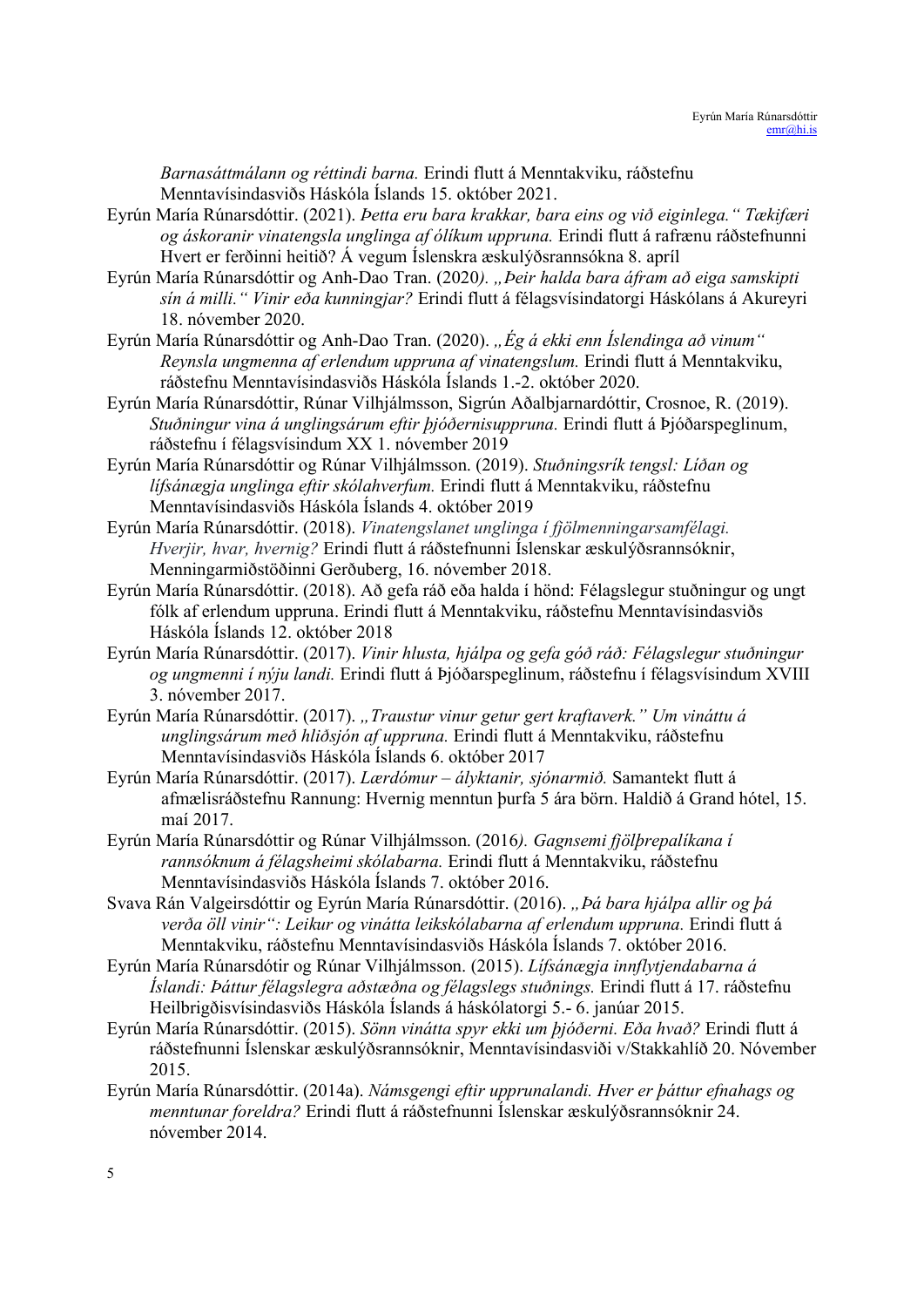- Eyrún María Rúnarsdóttir. (2014b). Púsluspil án mynsturs? Fjölbreytt samspil við aðlögun fólks af erlendum uppruna. Erindi flutt á Þjóðarspeglinum, ráðstefnu í félagsvísindum XV 31. október 2014.
- Eyrún María Rúnarsdóttir. (2014c). Velgengni og velferð ungmenna af erlendum uppruna í ljósi alþjóðlegra kenninga. Erindi flutt á Menntakviku, ráðstefnu Menntavísindasviðs Háskóla Íslands 3. október 2014.
- Eyrún María Rúnarsdóttir og Rúnar Vilhjálmsson. (2013b). Einelti og nemendur af erlendum uppruna. Erindi flutt á Menntakviku, ráðstefnu Menntavísindasviðs Háskóla Íslands 27. september 2013.
- Eyrún María Rúnarsdóttir og Rúnar Vilhjálmsson. (2013c). Vanlíðan og lífsánægja barna og unglinga af erlendum uppruna. Erindi flutt á ráðstefnu Félags Lýðheilsufræðinga í Háskóla Íslands 2. mars 2013
- Sigrún Aðalbjarnardóttir, Hafdís Ingvarsdóttir og Eyrún María Rúnarsdóttir (2005). Kennsla í fjölþjóðlegum bekkjum: Sjónarhorn kennara. Erindi á ráðstefnunni: "Rannsóknir í félagsvísindum VI" á vegum félagsvísindadeildar, viðskipta- og hagfræðideildar og lagadeildar í Háskóla Íslands 28. okt, 2005.
- Eyrún M. Rúnarsdóttir og Sigrún Aðalbjarnardóttir. (2004). Kíkt inn í kennslustundir: Tilviksathugun í framhaldsskóla. Erindi á ráðstefnunni Tækifæri í fjölbreyttu samfélagi: Lýðræði-jafnrétti-fjölmenning á vegum Rannsóknastofu Kennaraháskóla Íslands, 15.- 16.okt. 2004, í Reykjavík.
- Eyrún M. Rúnarsdóttir og Sigrún Aðalbjarnardóttir. (2003). "Ertu frjáls?" Uppeldissýn og bekkjarumræður kennara. Rannsóknir í félagsvísindum IV á vegum félagsvísindadeildar, viðskipta- og hagfræðideildar og lagadeildar í Háskóla Íslands, 21.-22. febrúar, 2003.
- Eyrún María Rúnarsdóttir og Sigrún Aðalbjarnardóttir. (2002). Hvernig tengjast markmið kennara kennsluaðferðum þeirra og kennslustíl?- Tilviksathugun. Erindi flutt á málþingi Kennaraháskóla Íslands 4. október 2002.
- Eyrún María Rúnarsdóttir og Sigrún Aðalbjarnardóttir. (1999). Um uppeldis- og menntunarsýn kennara og framkvæmd í skólastarfi. Erindi flutt á ráðstefnunni: Rannsóknir í félagsvísindum III á vegum félagsvísindadeildar og viðskipta- og hagfræðideildar í október 1999.
- Áhættuhegðun unglinga: Vímuefnaneysla. Átti þátt í gerð veggspjalds á ráðstefnu um efnið á ráðstefnu á vegum félagsvísindadeildar og viðskipta- og hagfræðideildar 1996.

#### Erindi haldin á málþingum fyrir ráðuneyti, félagasamtök og eða aðra hagsmunahópa

- Eyrún María Rúnarsdóttir. (2020). Líðan ungmenna af ólíkum uppruna með hliðsjón af félagslegum bakgrunni þeirra og félagslegum stuðningi. Erindi flutt á fundi með vinnuteymi Kópavogsbæjar um þjónustu við ungt fólk 23. janúar 2020.
- Eyrún María Rúnarsdóttir. (2019). Ethnic differences in youth well-being Erindi flutt á norrænum samstarfsfundi í Mennta- og menningarmálaráðuneyti 27. September 2019.
- Eyrún María Rúnarsdóttir. (2017). Nýtt samfélag, nýir félagar; að hverju skal huga? Erindi flutt á málþingi á vegum Erindis – samtaka um samskipti og skólamál, 7. Mars 2017 á Borgarbókasafni, Spönginni, Reykjavík
- Eyrún María Rúnarsdóttir. (2016). Af mentorum, mannauði og meiriháttar menntun. Erindi flutt á 40 ára afmælishátíð uppeldis- og menntunarfræði sem háskólagreinar, 20. apríl 2016 á Menntavísindasviði Háskóla Íslands, Stakkahlíð.